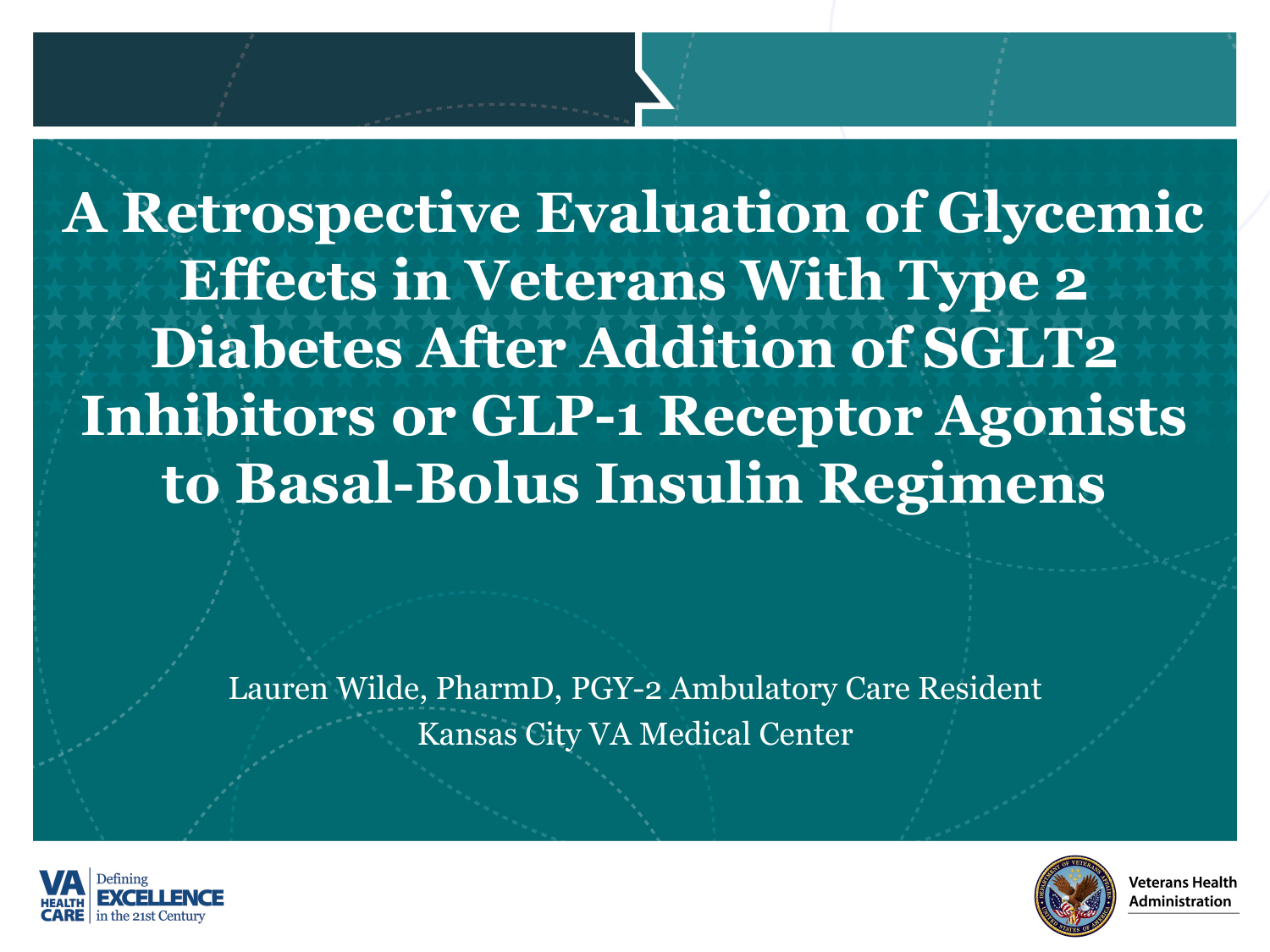# Conflict of Interest

• The speaker has no actual or potential conflicts of interest in relation to this presentation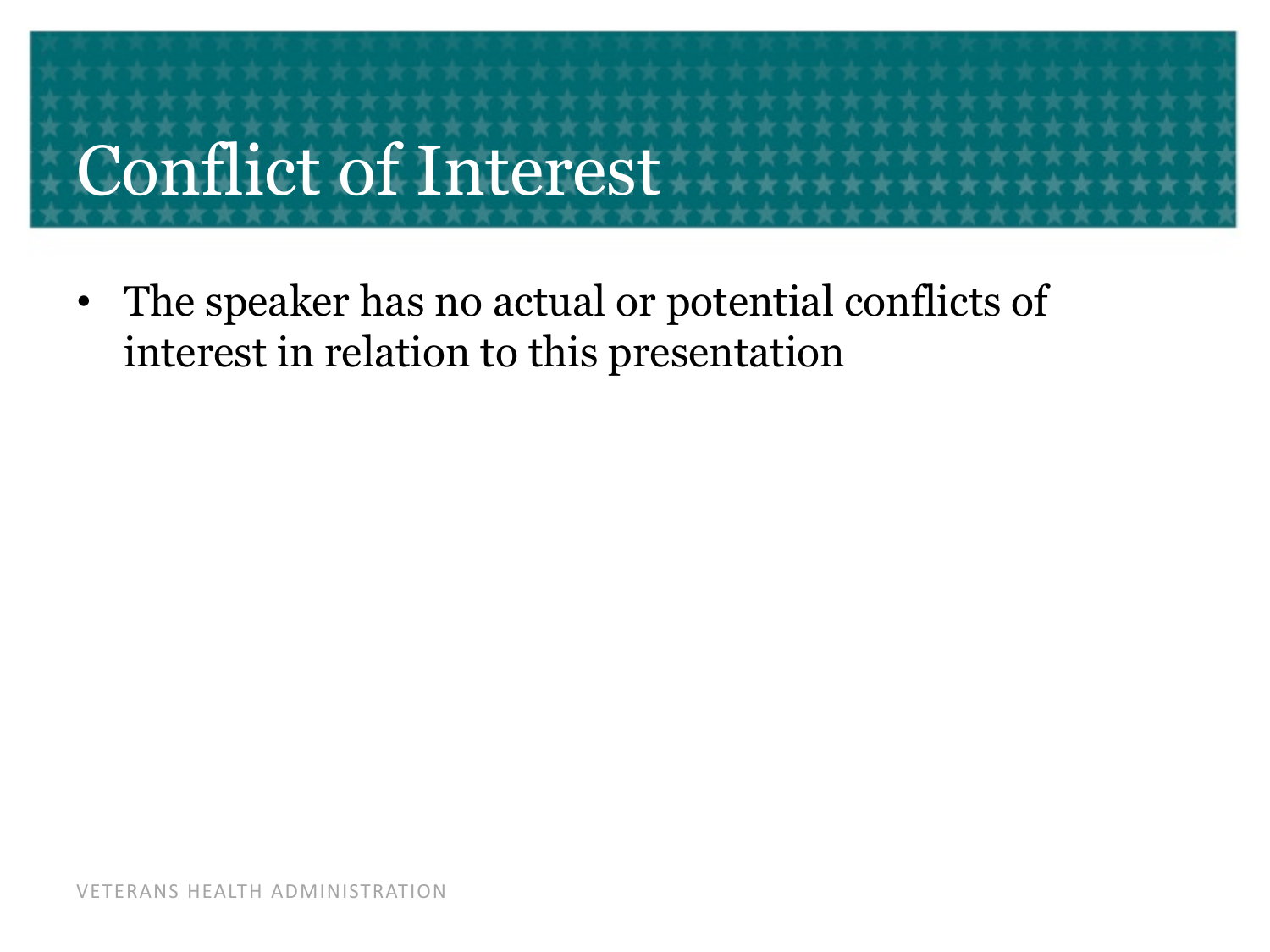# Learning Objective

• Evaluate the effects on glycemic control, in addition to pleiotropic effects and insulin dose requirements, when either an SGLT2 Inhibitor or GLP-1 Receptor Agonist is added to basal-bolus insulin regimens in a Veteran population with Type 2 Diabetes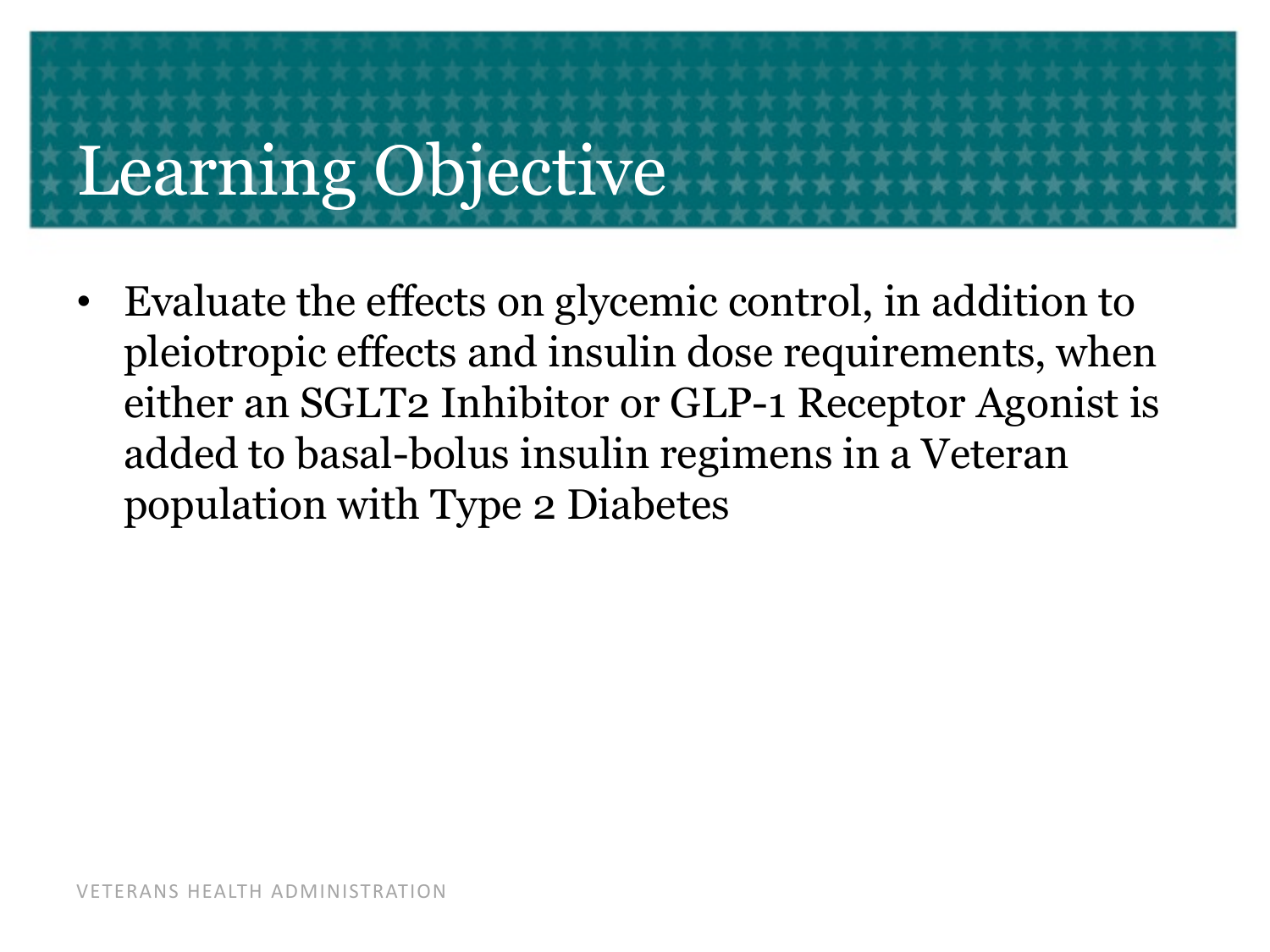### Abbreviations

- ADA American Diabetes Association
- ASCVD atherosclerotic cardiovascular disease
- DM Diabetes Mellitus
- eGFR estimated glomerular function
- GLP-1 glucagon like peptide 1
- IRB Institutional Review Board
- SGLT2 sodium glucose co-transporter 2
- TDD total daily dose
- VISN Veterans Integrated Service Networks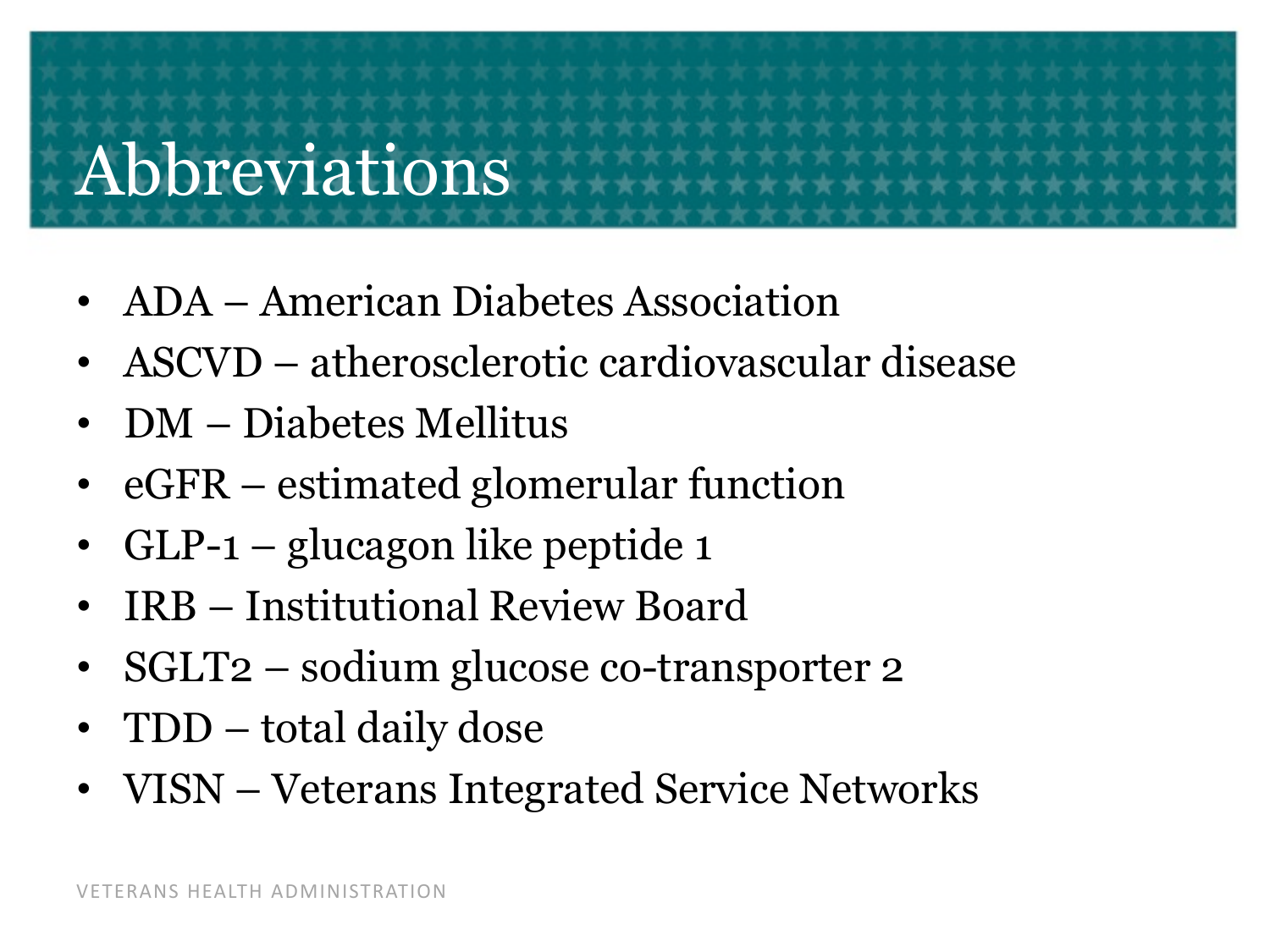# Background1

- An estimated 30.3 million people were affected or diagnosed with Type 2 DM in the United States in 2015
	- More than half are adults aged 45 to 65 years of age
- With an increased prevalence of DM, pharmacological therapies have continued to expand
	- SGLT2 Inhibitors
	- GLP-1 Receptor Agonists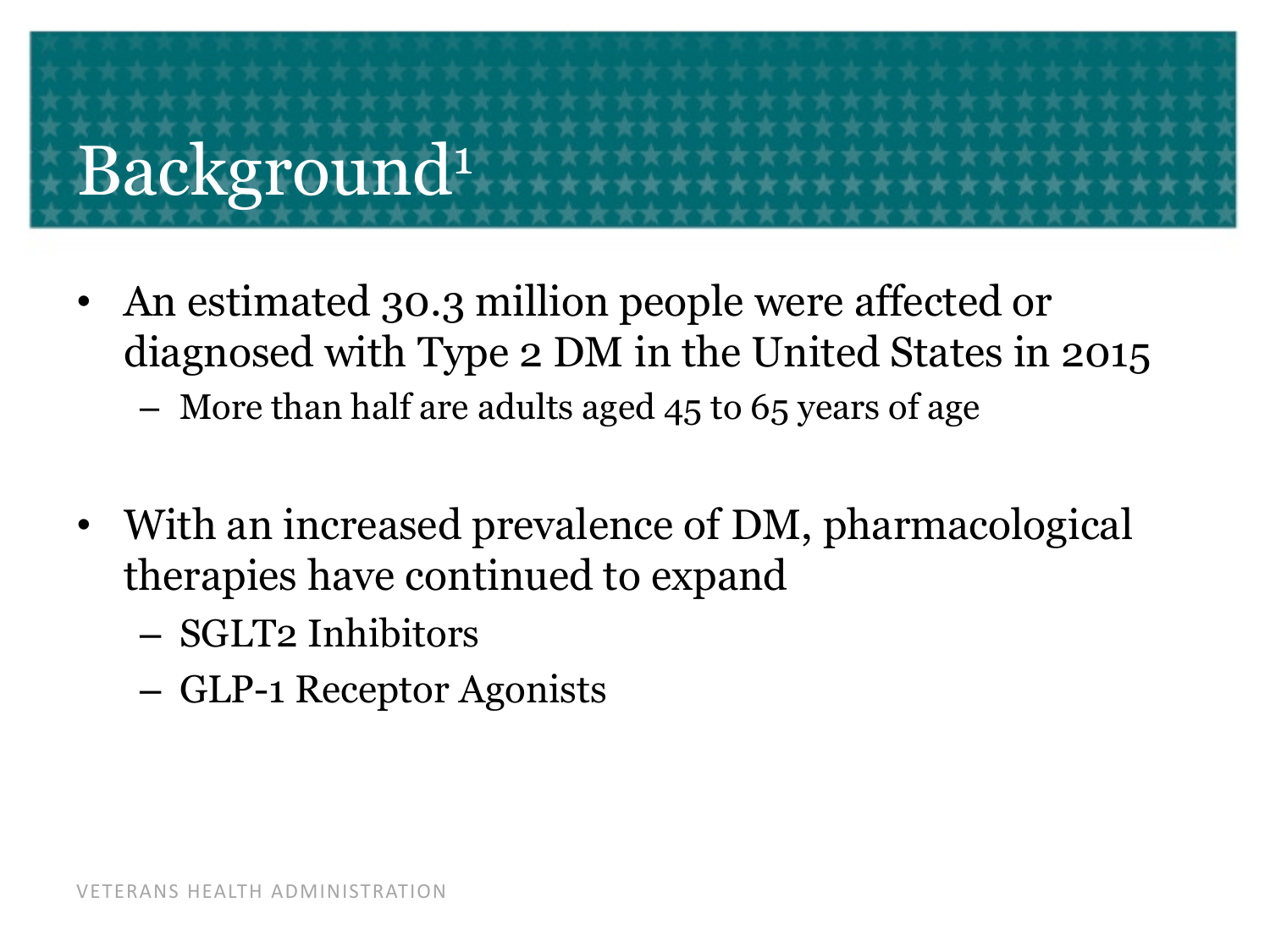## SGLT2 Inhibitors<sup>2,3</sup>

- Mechanism: excretion of glucose through urine
	- Minimal to no risk of beta-cell burnout and overstimulation
- Place in therapy:
	- Second, third, and fourth-line agents
	- Consider sooner in therapy with established ASCVD or if heart failure or chronic kidney disease predominates
	- Consider to minimize hypoglycemia or weight gain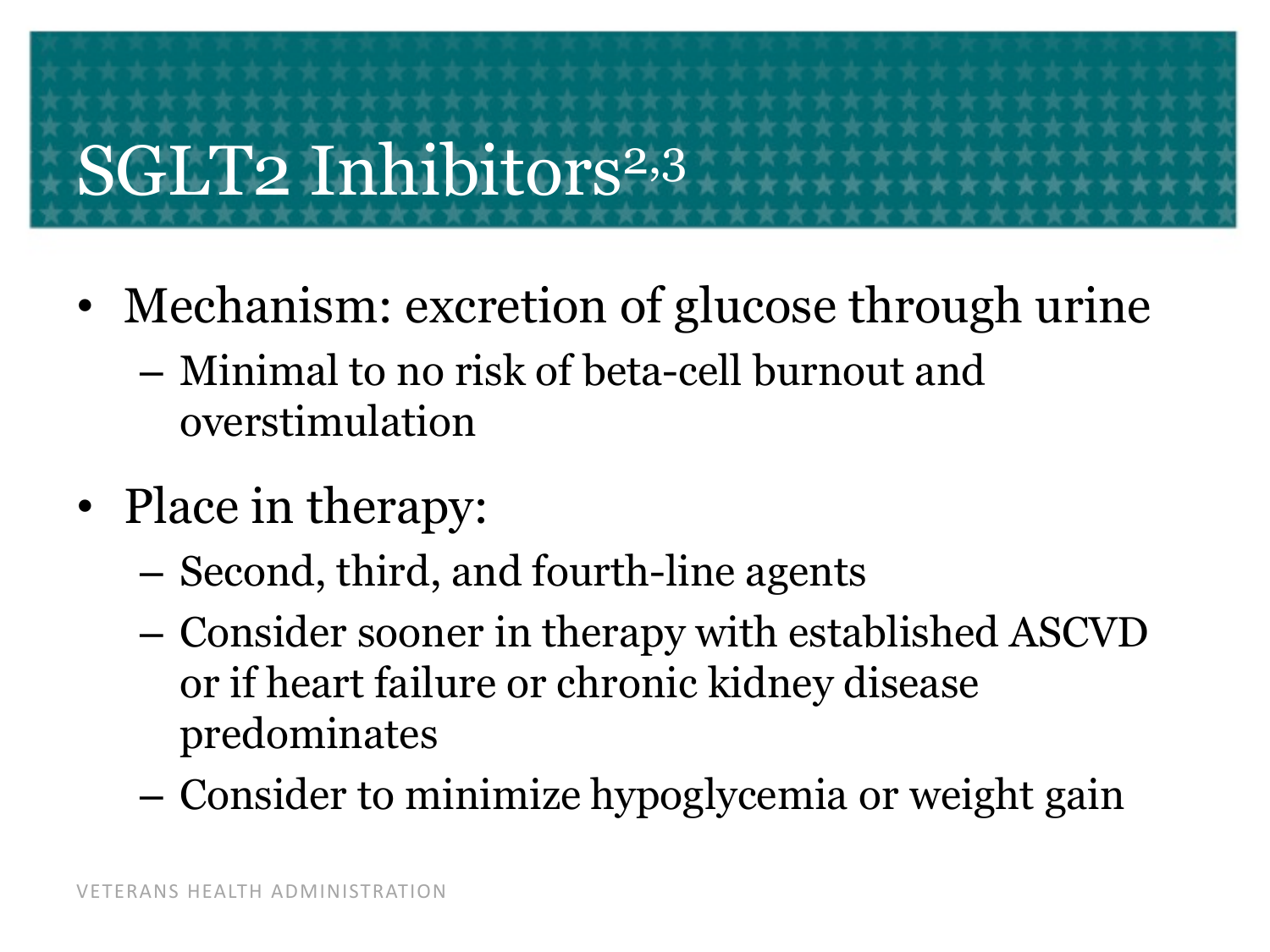### GLP-1 Receptor Agonist<sup>2,4</sup>

- Mechanism: mimics natural hormone GLP-1:
	- Increased insulin secretion
	- Decreased glucagon release
	- Decreased hepatic glucose output
- Place in therapy:
	- Second, third, and fourth-line agents
	- Consider sooner in therapy with established ASCVD or if heart failure or chronic kidney disease predominates and unable to utilize SGLT2 inhibitor
	- Consider to minimize hypoglycemia or weight gain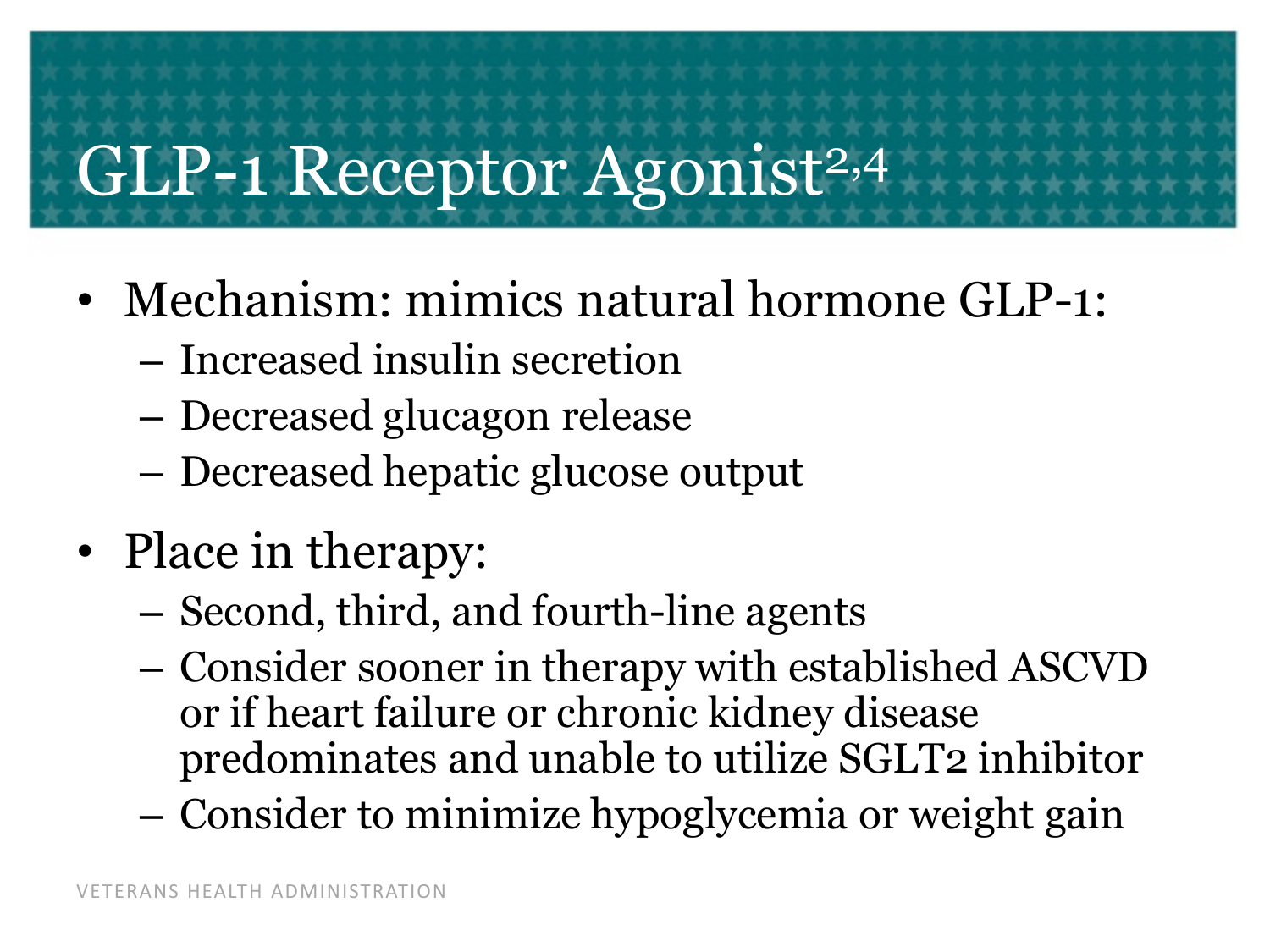# VA Population and DM Management

- SGLT2 inhibitors and GLP-1 receptor agonists relatively restricted
	- Due to cost of therapy
- Use of either agent requires prior approval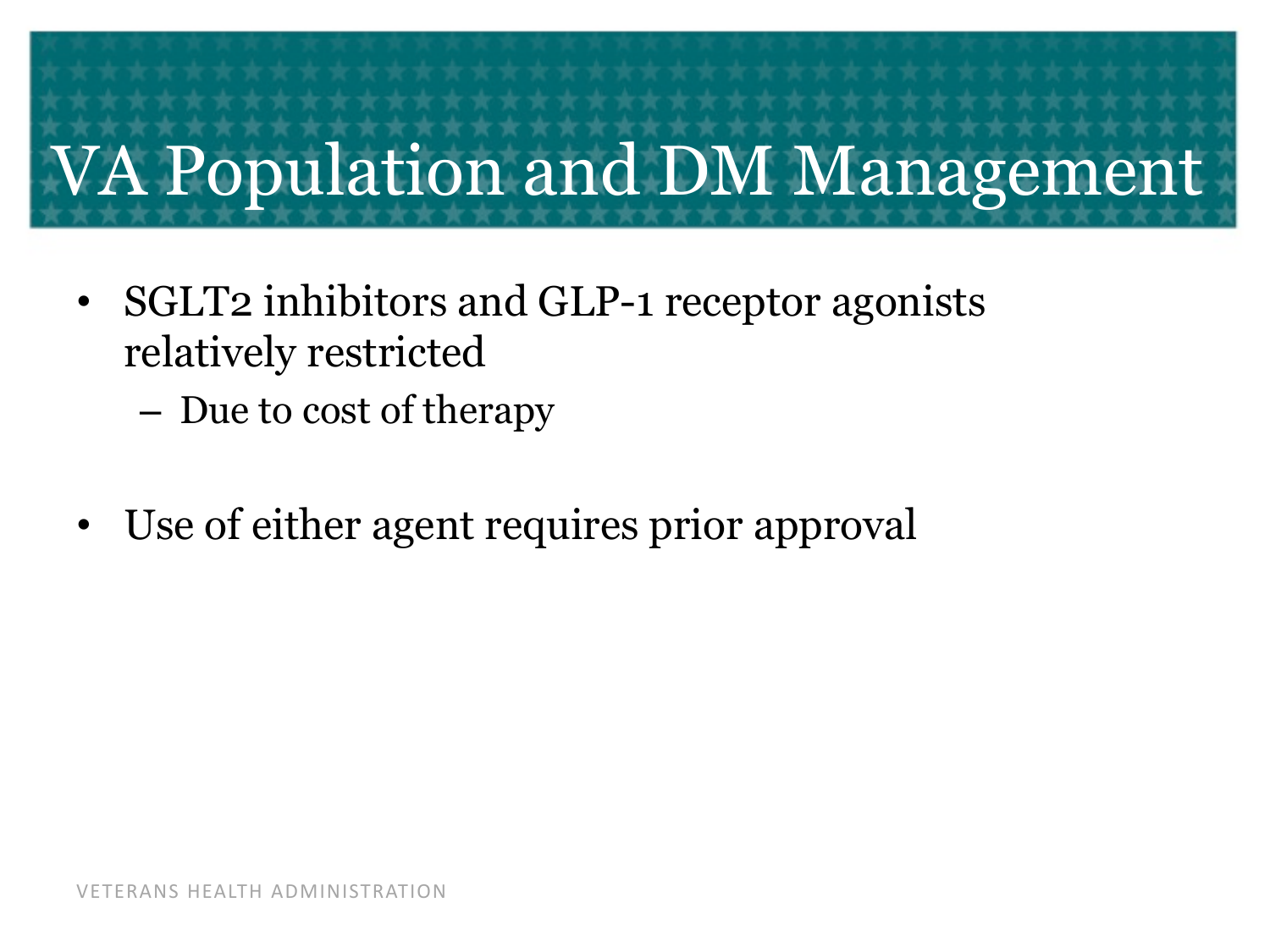## Utility of Novel Agents with Insulin3,4

- Studies have shown improvement in A1c and reduction in insulin doses with combination of either SGLT2 inhibitors or GLP-1 agonists to basal insulin therapy
- Limited evidence evaluating glycemic outcomes when either agent is added to basal-bolus insulin regimens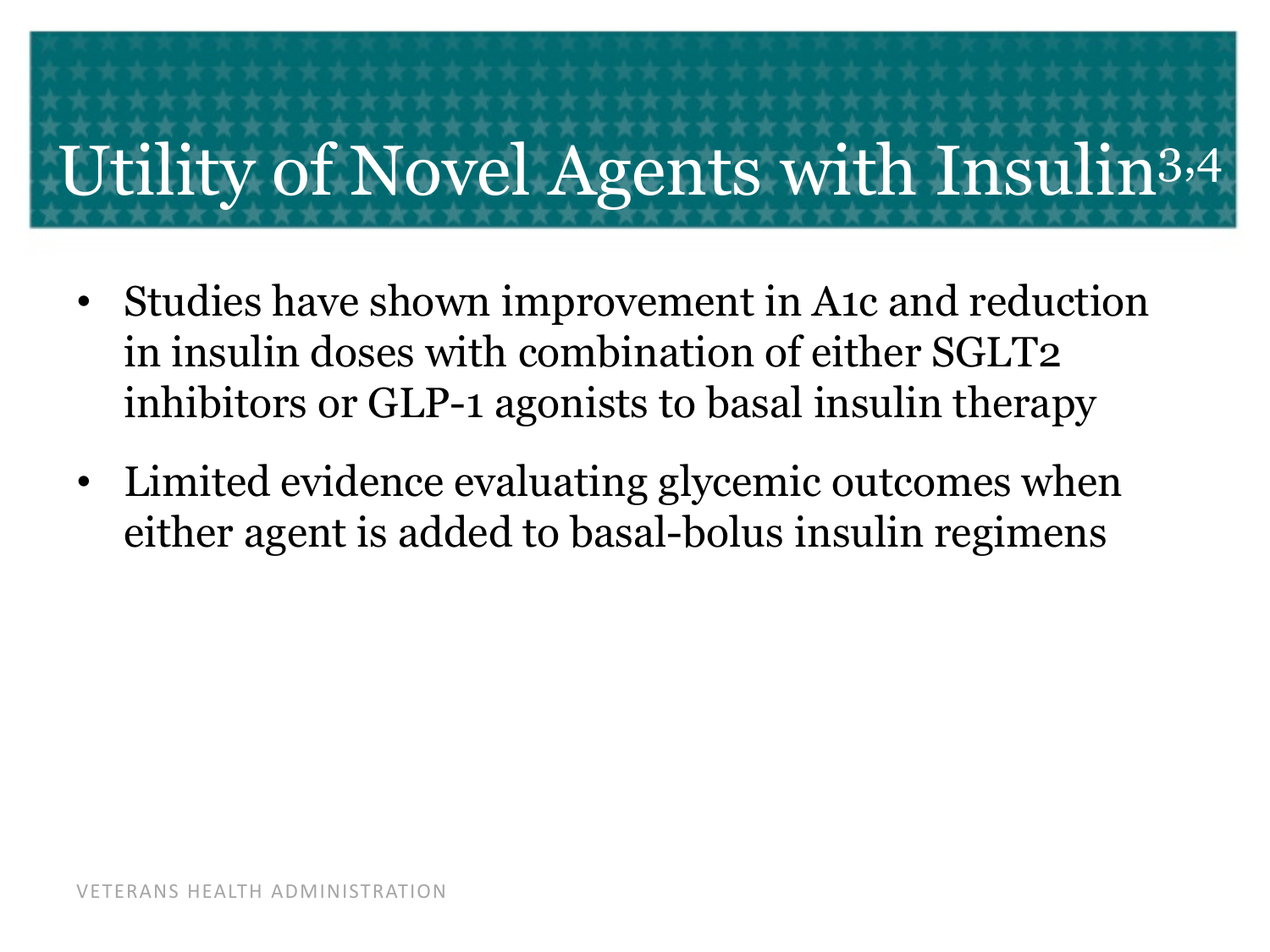### Research Outcomes

#### **Primary Outcome**

• Change in A1c from baseline to 12 months after the addition of either an SGLT2 inhibitor or GLP-1 receptor agonist to basal-bolus insulin regimens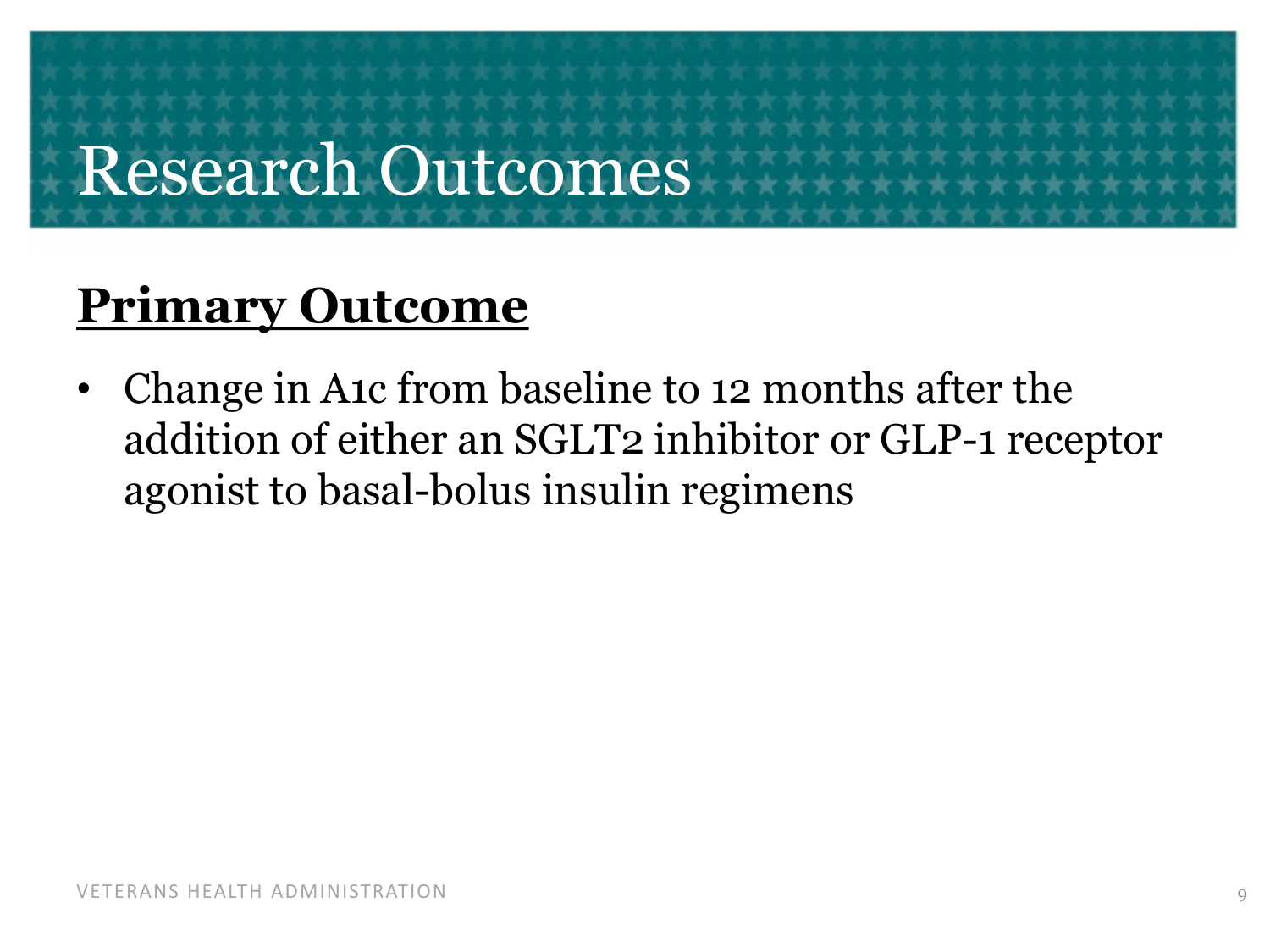## Research Outcomes

#### **Secondary Outcomes**

- After the addition of either a SGLT2 inhibitor or GLP-1 receptor agonist to basal-bolus insulin:
	- The mean change from baseline to 6, 18, and 24 months in A1c
	- The mean change from baseline to 6, 12, 18, and 24 months in:
		- Weight
		- TDD of basal insulin
		- TDD of bolus insulin
		- Blood Pressure
		- Renal Function
- **Safety Outcomes**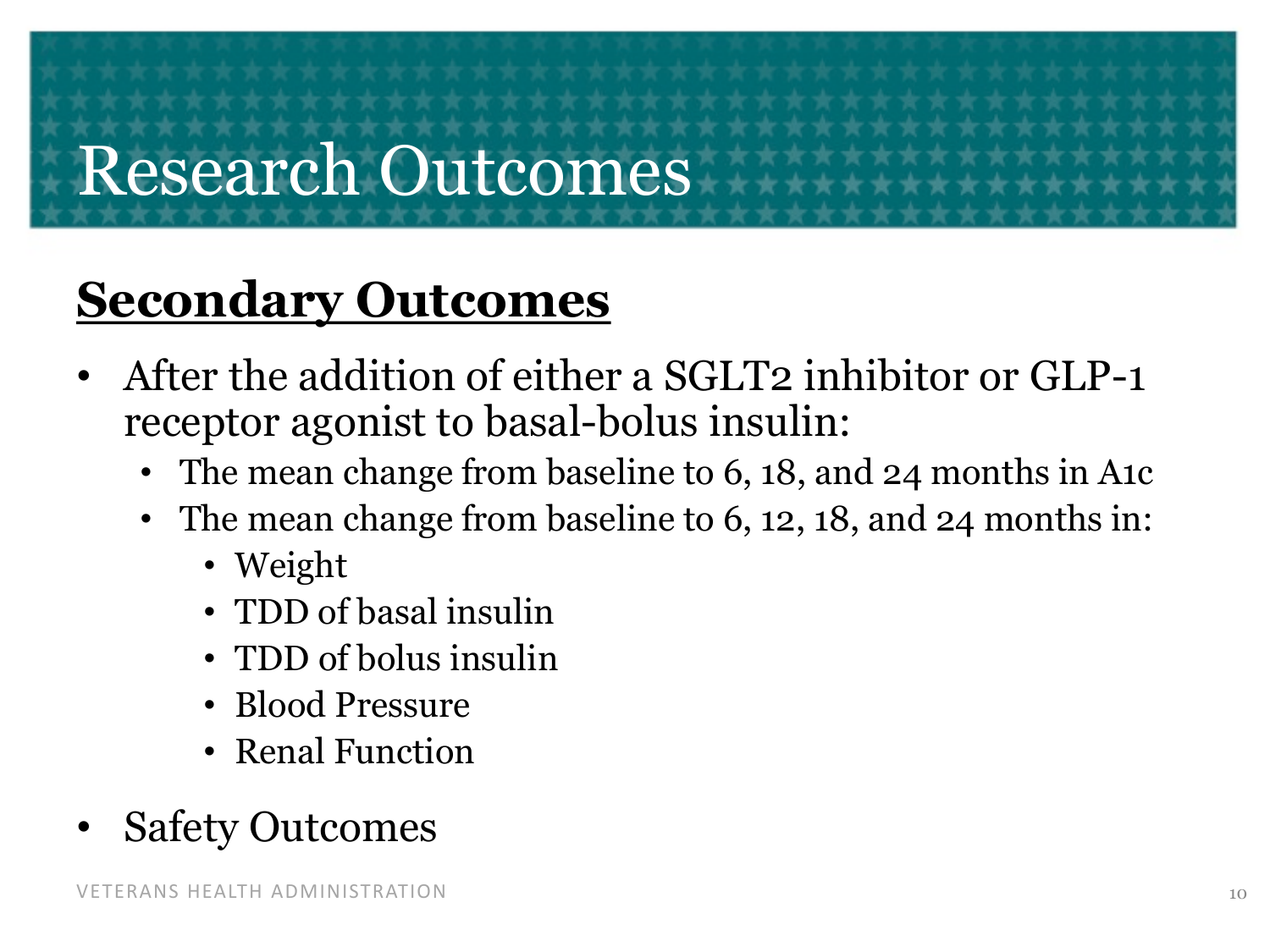# Methods: Study Design

- Retrospective, multi-center cohort study
- Flipped PGY2 Research Project
- Data collected from VA VISN 15
- Approved through Kansas City Veteran's Affairs IRB
	- Submitted November 2018 Approved January 2019

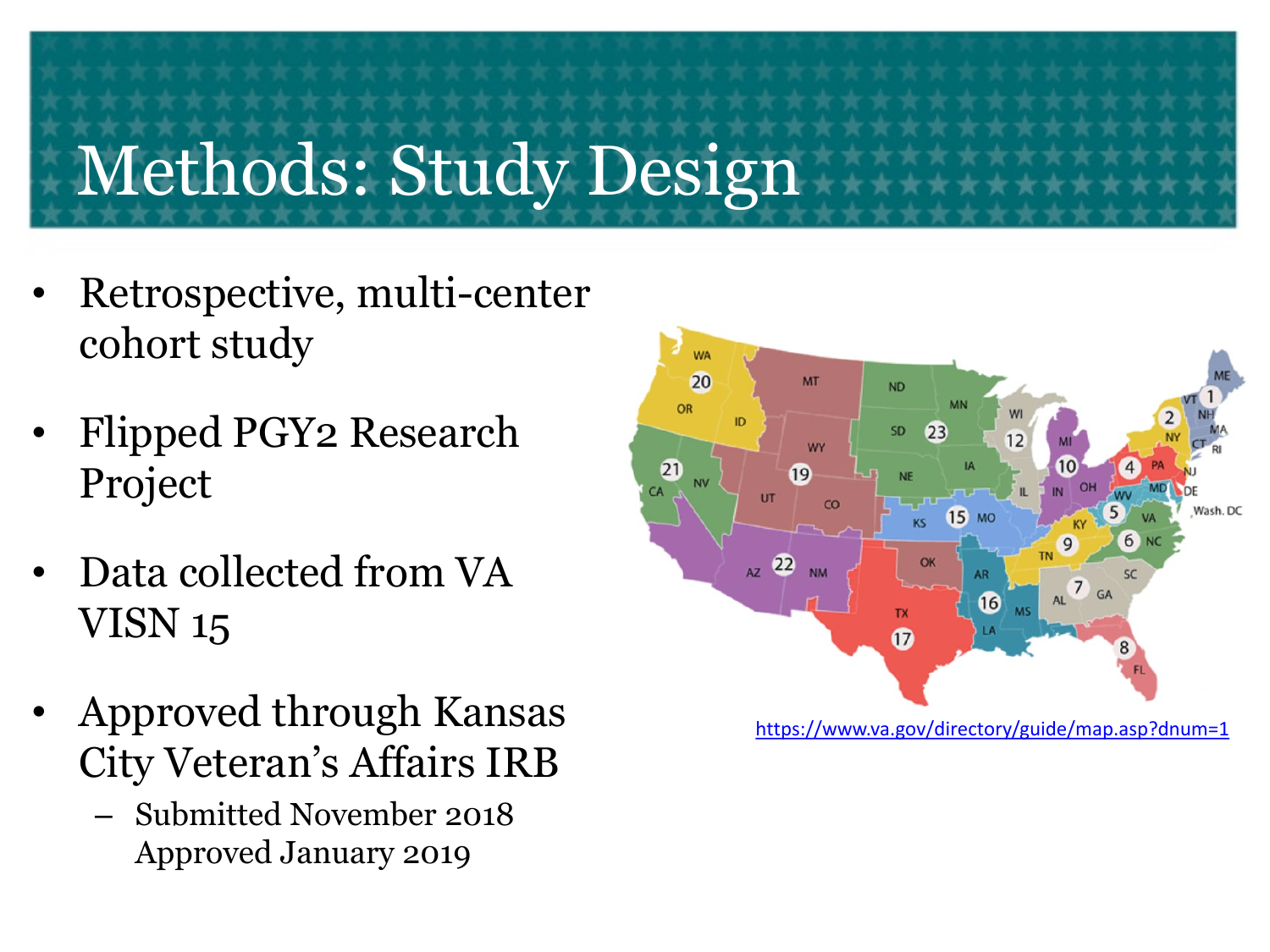## Methods: Criteria

#### • **Inclusion Criteria**

- US adult Veterans with Type 2 Diabetes
- Initiation of either an SGLT2 inhibitor or GLP-1 receptor agonist in addition to a basal-bolus insulin regimen within the defined study period
	- January 1st, 2015 to January 1st, 2019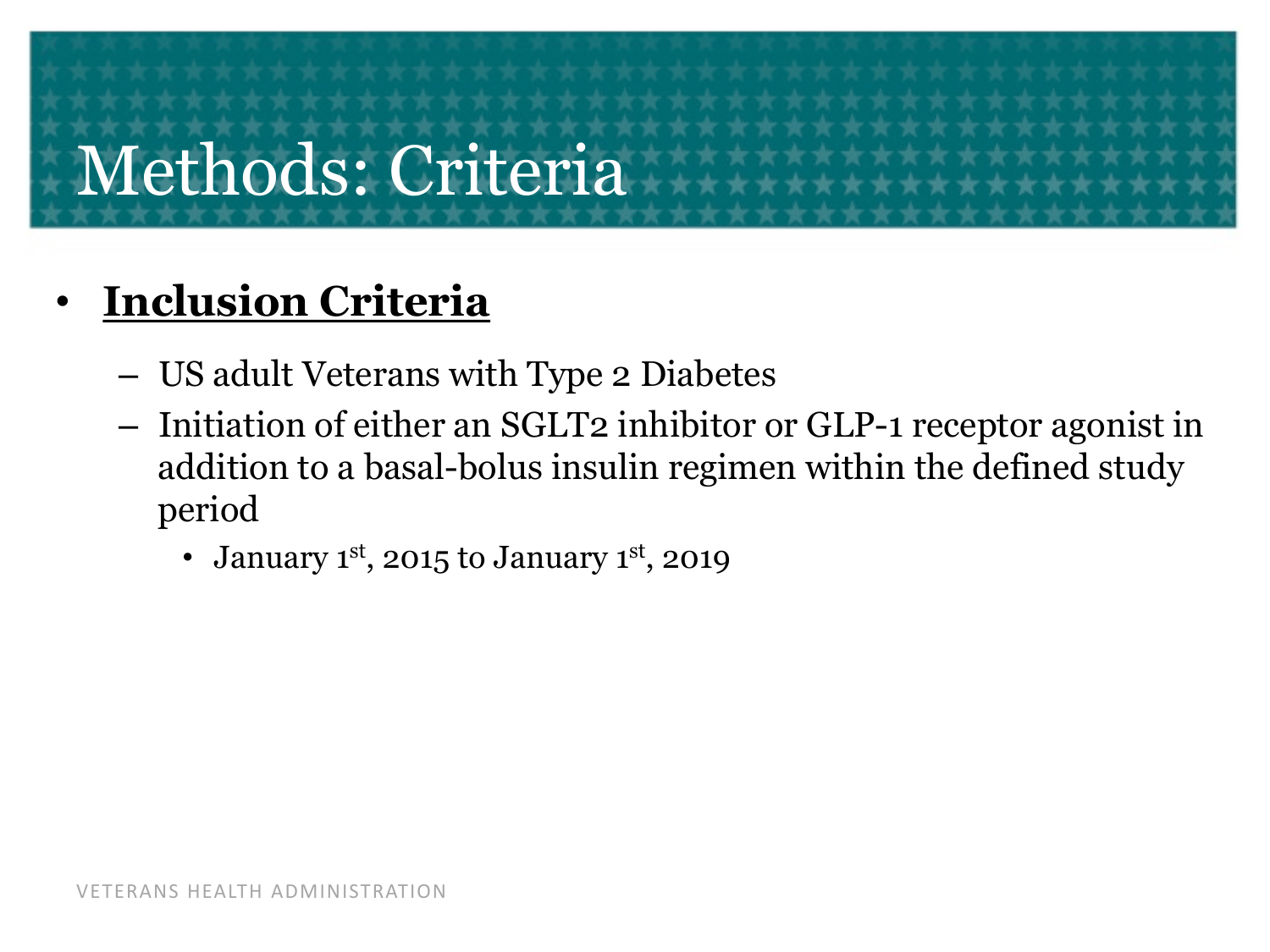## Methods: Criteria

#### • **Exclusion Criteria**

- Type 1 Diabetes
- Acute Metabolic Complications present at the time of study drug initiation
- Initiation of an SGLT2 inhibitor within 12 months of GLP-1 receptor initiation, or vice versa
- If A1c was missing at 6 and 12 months following study drug initiation
- If the study agent was discontinued within 12 months of initiation
- If there was no active prescription for the study agent at 6, 12, and 18 months
- eGFR less than 45 ml/min/1.73m<sup>2</sup> at study drug initiation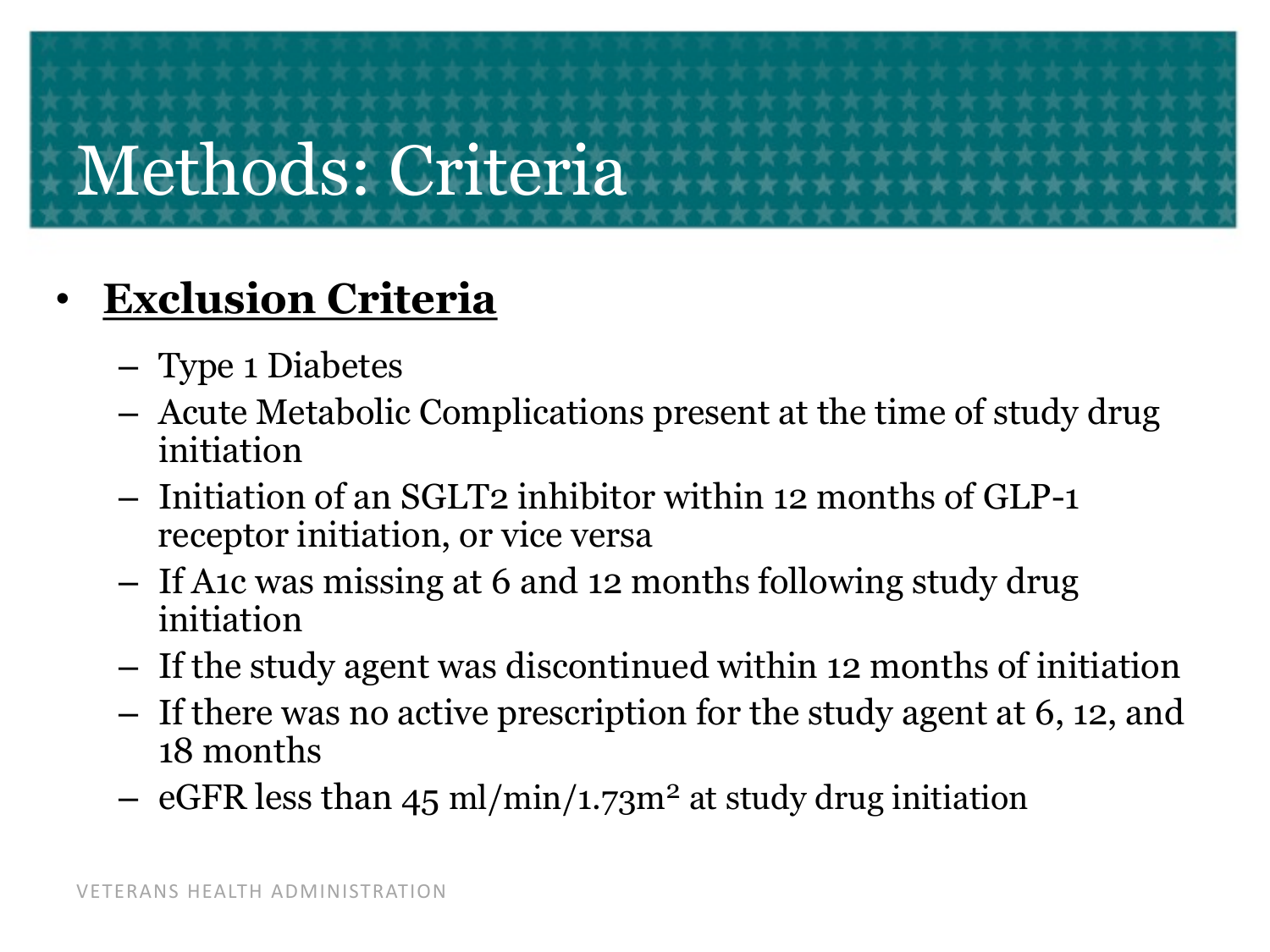## Results: Patient Population

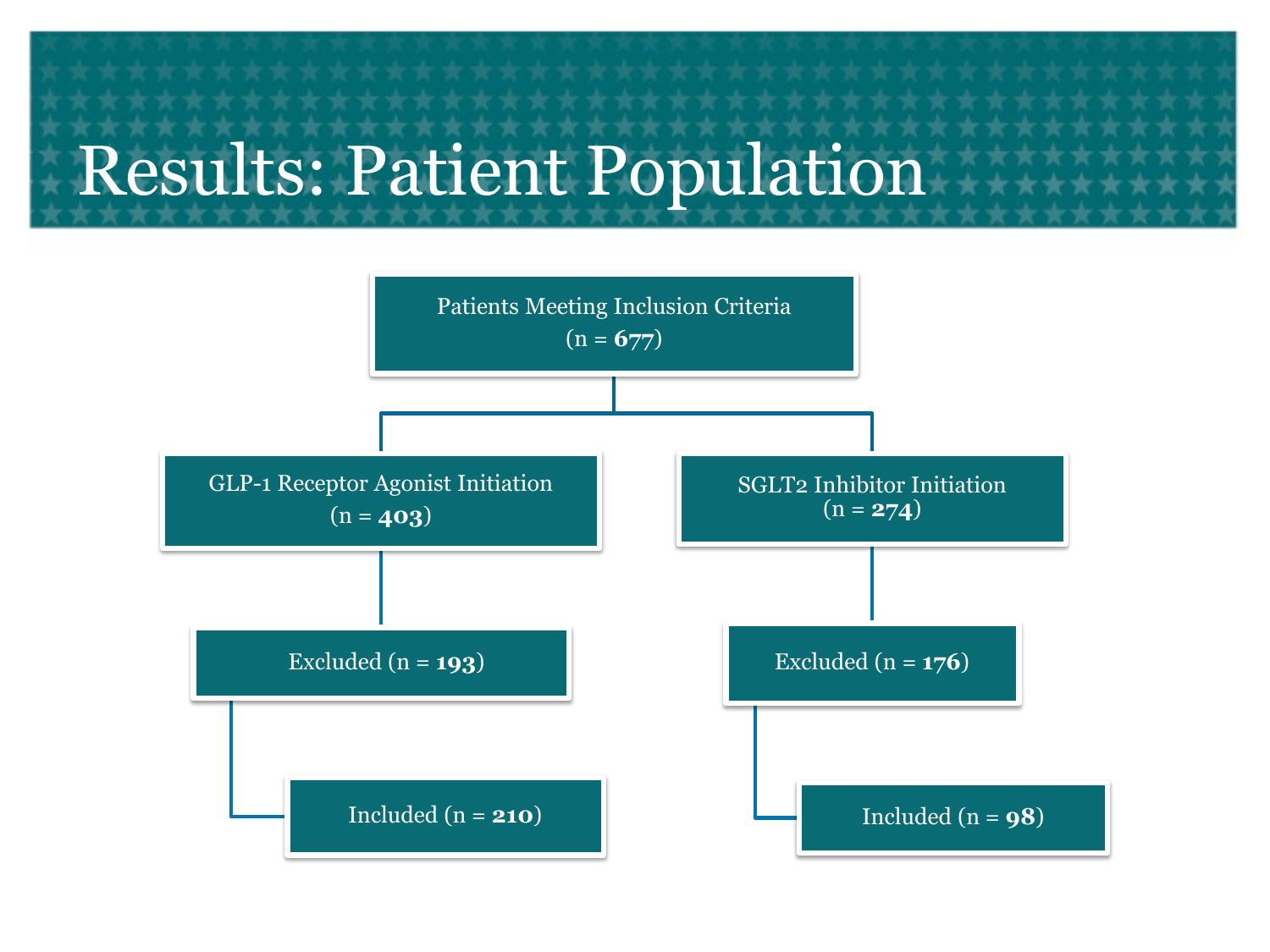### Results: Patient Demographics

|                                                    | <b>SGLT2 Inhibitor</b><br>$(N = 98)$ | <b>GLP-1 Receptor</b><br>Agonist ( $N = 210$ ) |
|----------------------------------------------------|--------------------------------------|------------------------------------------------|
| Age, years, mean                                   | 64.8                                 | 62.3                                           |
| <b>Male Sex, no.</b> $(\%)$                        | 95(96.9)                             | 199 (94.8)                                     |
| A <sub>1c</sub> , $\%$ , mean                      | 8.73                                 | 8.94                                           |
| <b>Weight</b> , pounds, mean                       | 263.3                                | 268.5                                          |
| <b>ASCVD History, No. (%)</b>                      | 34(35)                               | 59(28)                                         |
| <b>TDD of Basal Insulin, units,</b><br>mean        | 82                                   | 85                                             |
| <b>TDD of Bolus Insulin, units,</b><br>mean        | 85                                   | 78                                             |
| <b>Blood Pressure, mmHg, mean</b>                  | 133/72                               | 132/74                                         |
| $\mathbf{e}$ GFR, ml/min/1.73m <sup>2</sup> , mean | 73                                   | 66                                             |
| <b>Primary Study Agent (%)</b>                     | empagliflozin (98)                   | liraglutide (88)                               |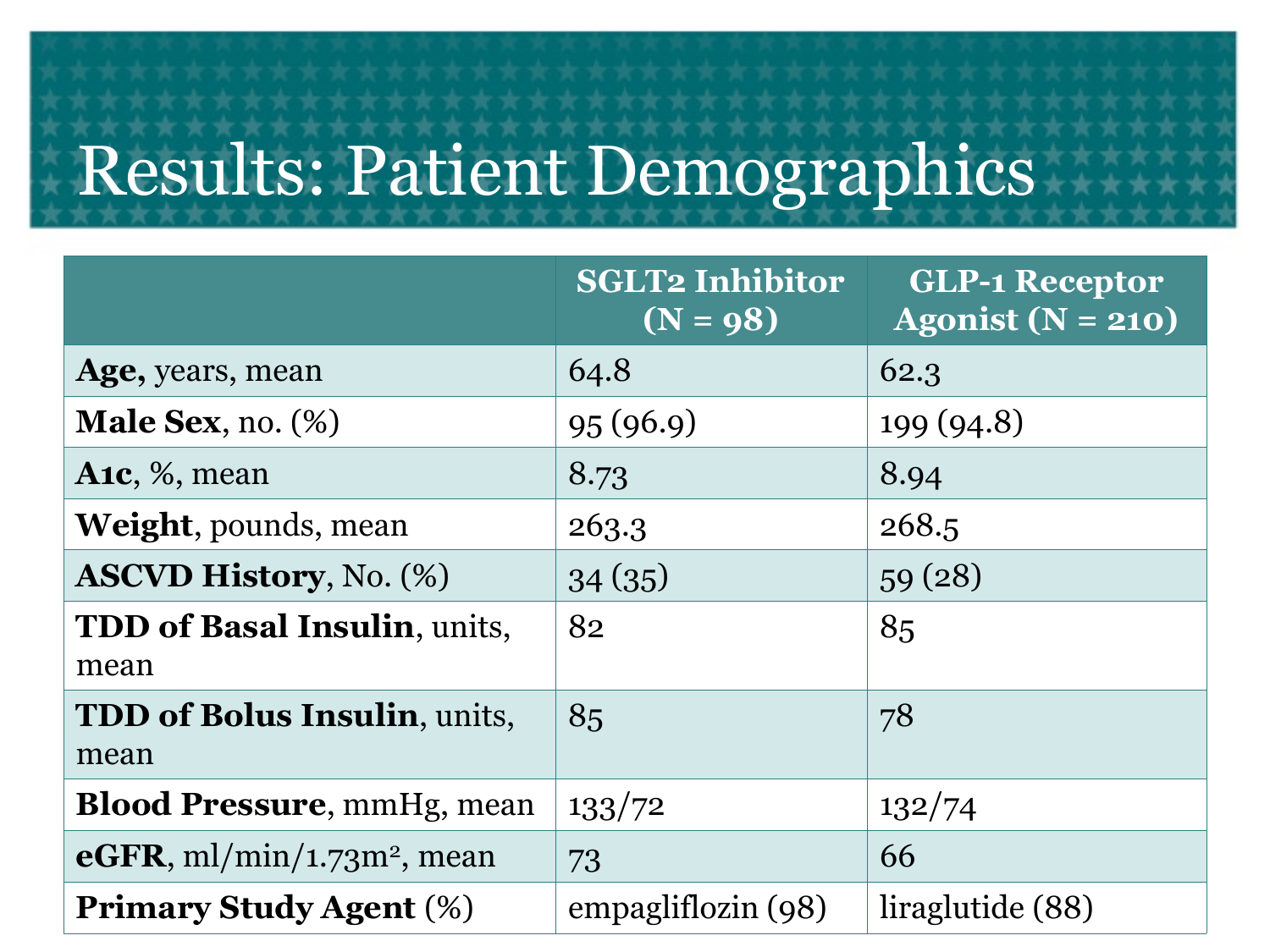## Results: Primary Outcome

#### Mean Change in A1c

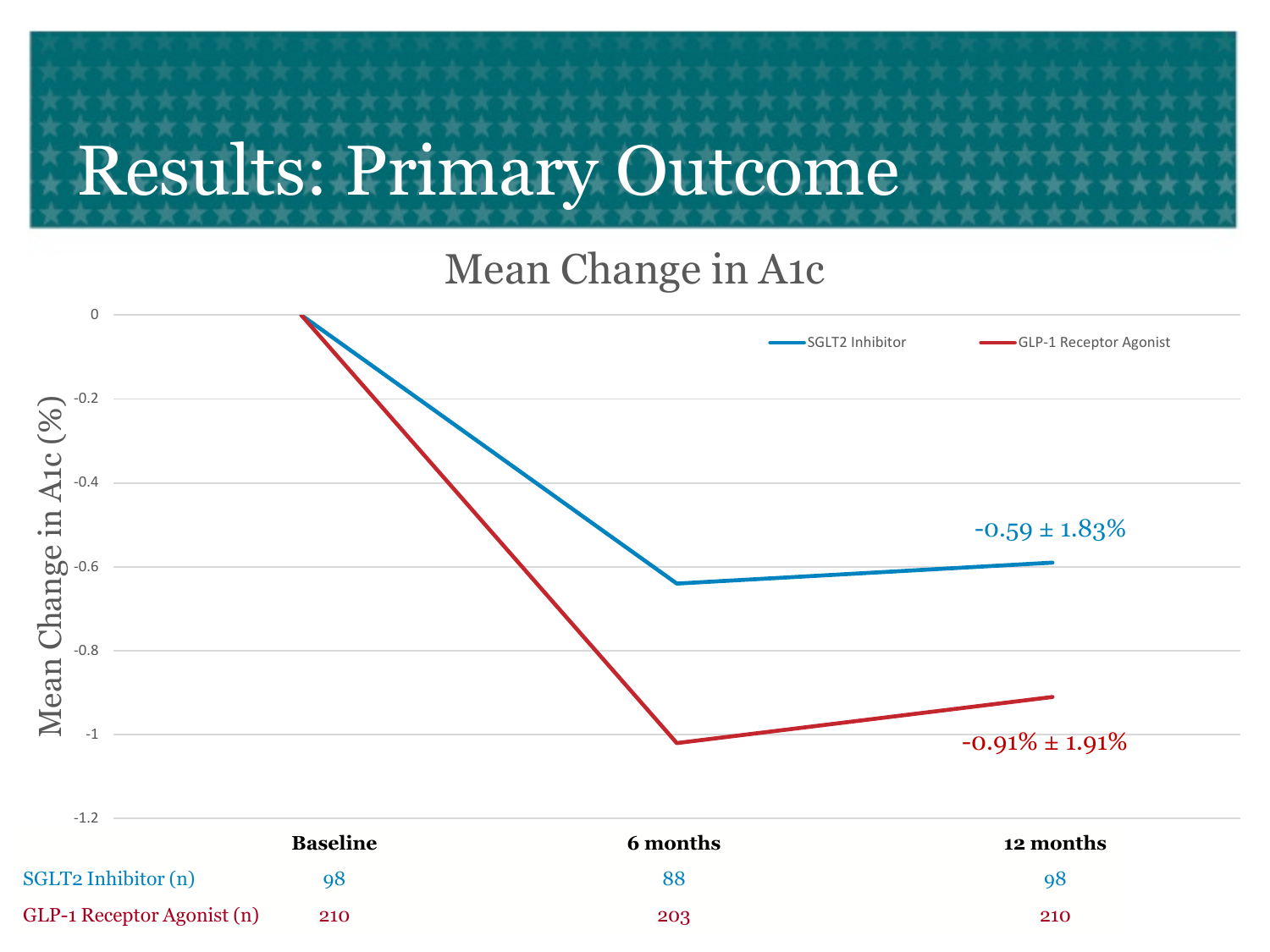#### Mean Change in A1c



|            | <b>Baseline</b> | 6 months | 12 months | 18 months | 24 months |
|------------|-----------------|----------|-----------|-----------|-----------|
| SGLT2(n)   | 98              | 88       | ႳႦ        | 40        |           |
| $GLP-1(n)$ | 210             | 203      | 210       | 133       | 79        |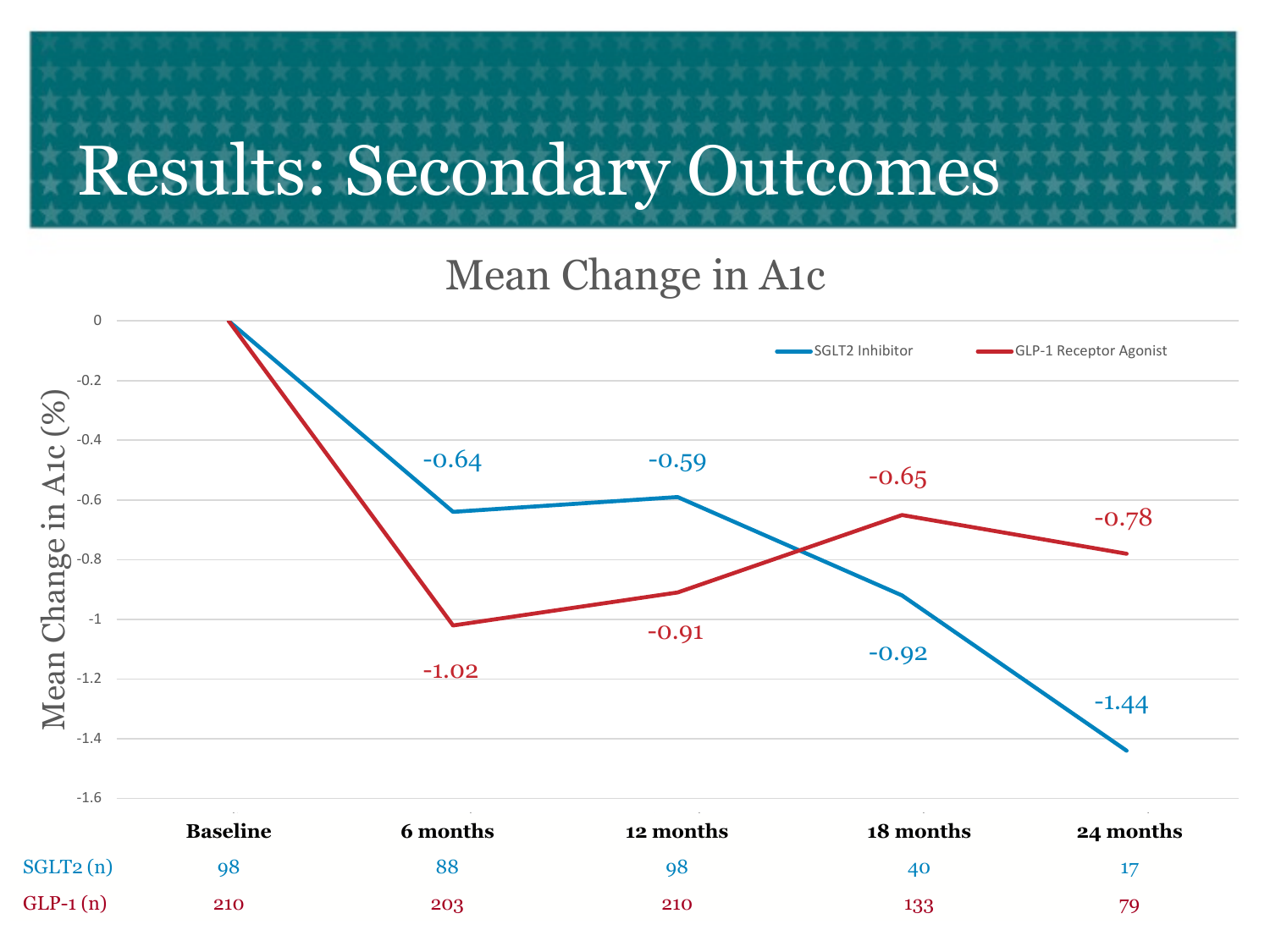#### Mean Change in Weight

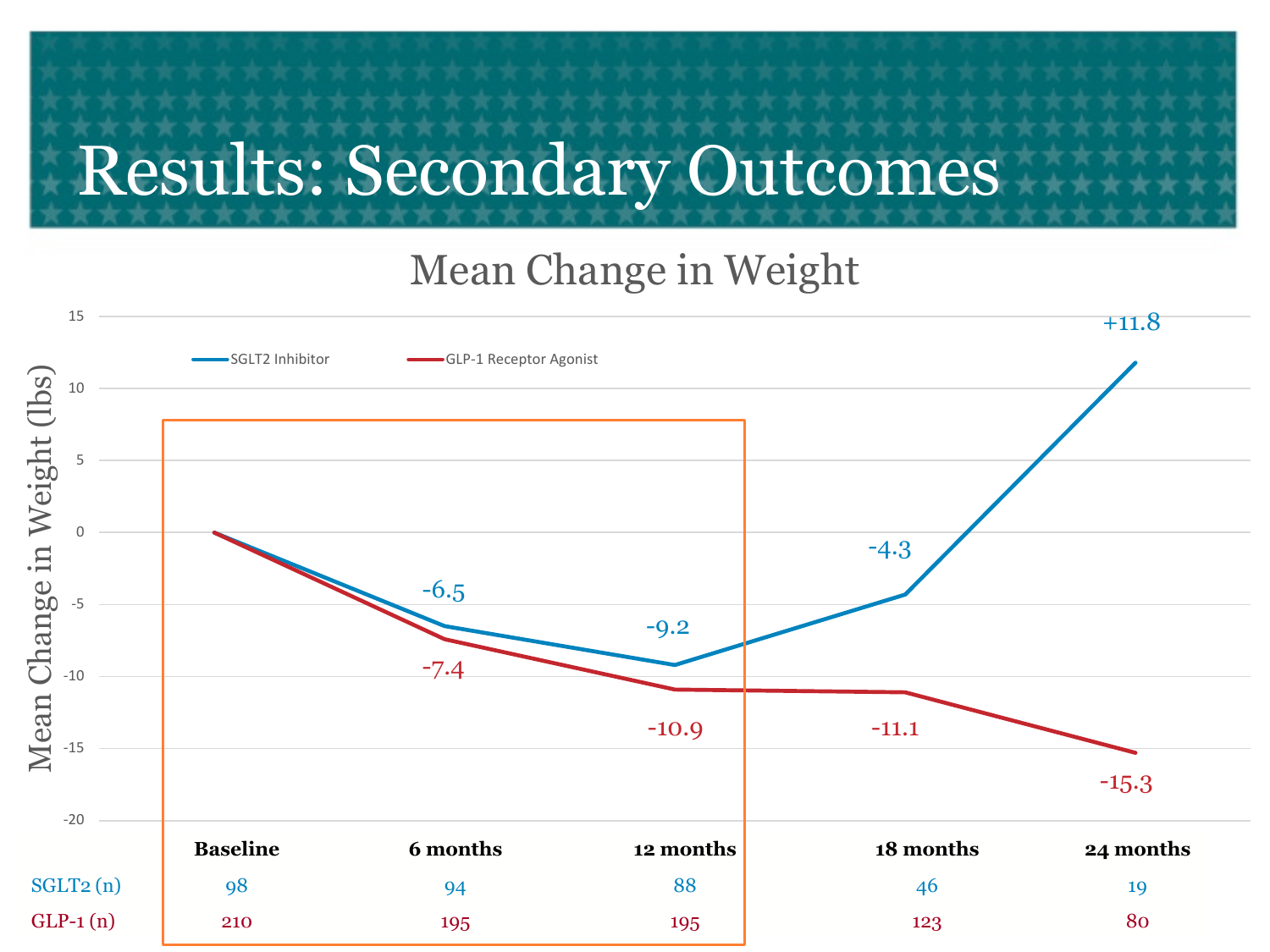#### Mean Change in Basal Insulin

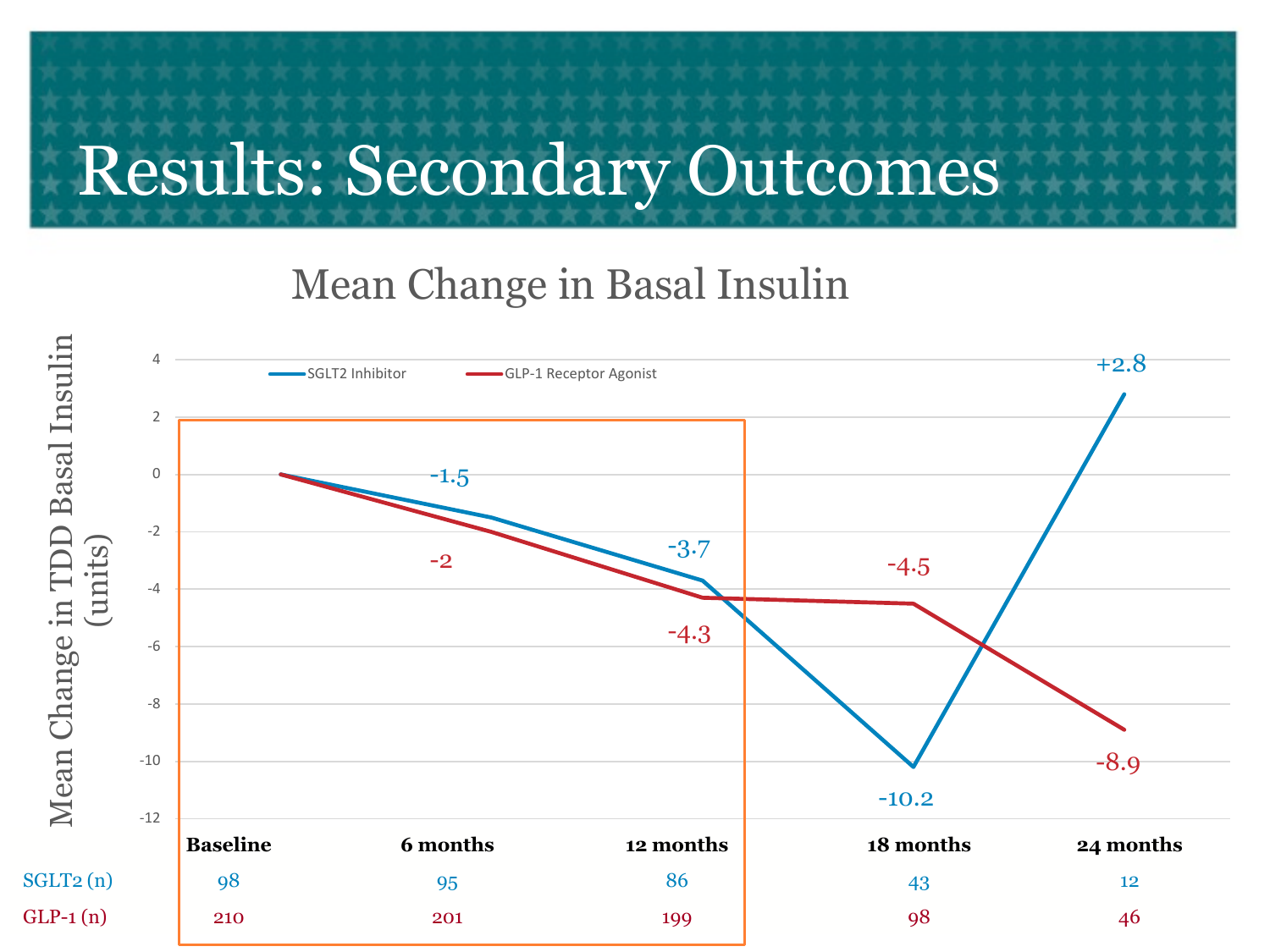#### Mean Change in Bolus Insulin

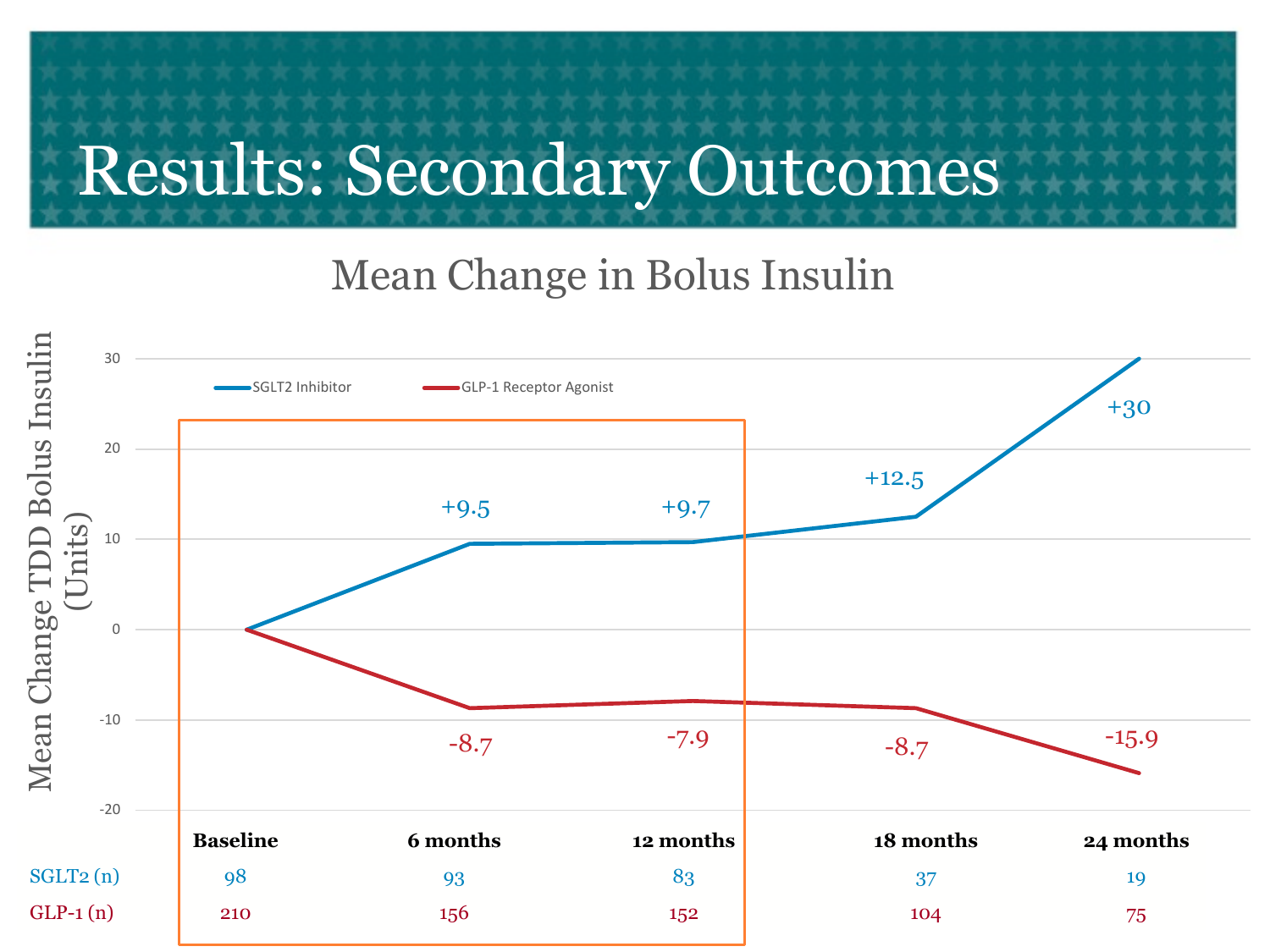#### **Change in Blood Pressure, mmHg**

|          | <b>Baseline</b> | 6 months | $\frac{1}{2}$ months | $\mid$ 18 months $\mid$ 24 months |        |
|----------|-----------------|----------|----------------------|-----------------------------------|--------|
| SGLT2i   | 133/72          | 130/72   | 132/73               | 130/74                            | 136/75 |
| GLP-1 RA | 132/74          | 131/74   | 131/74               | 129/72                            | 131/73 |

#### **Change in eGFR, mL/min/1.73m2**

|          | <b>Baseline</b> |    | $\overline{6}$ months $\overline{2}$ 12 months $\overline{2}$ 18 months $\overline{2}$ 24 months |                 |    |
|----------|-----------------|----|--------------------------------------------------------------------------------------------------|-----------------|----|
| SGLT2i   | 73              | 67 | 68                                                                                               | 65              | 68 |
| GLP-1 RA | 66              | 67 | 66                                                                                               | $6\overline{7}$ |    |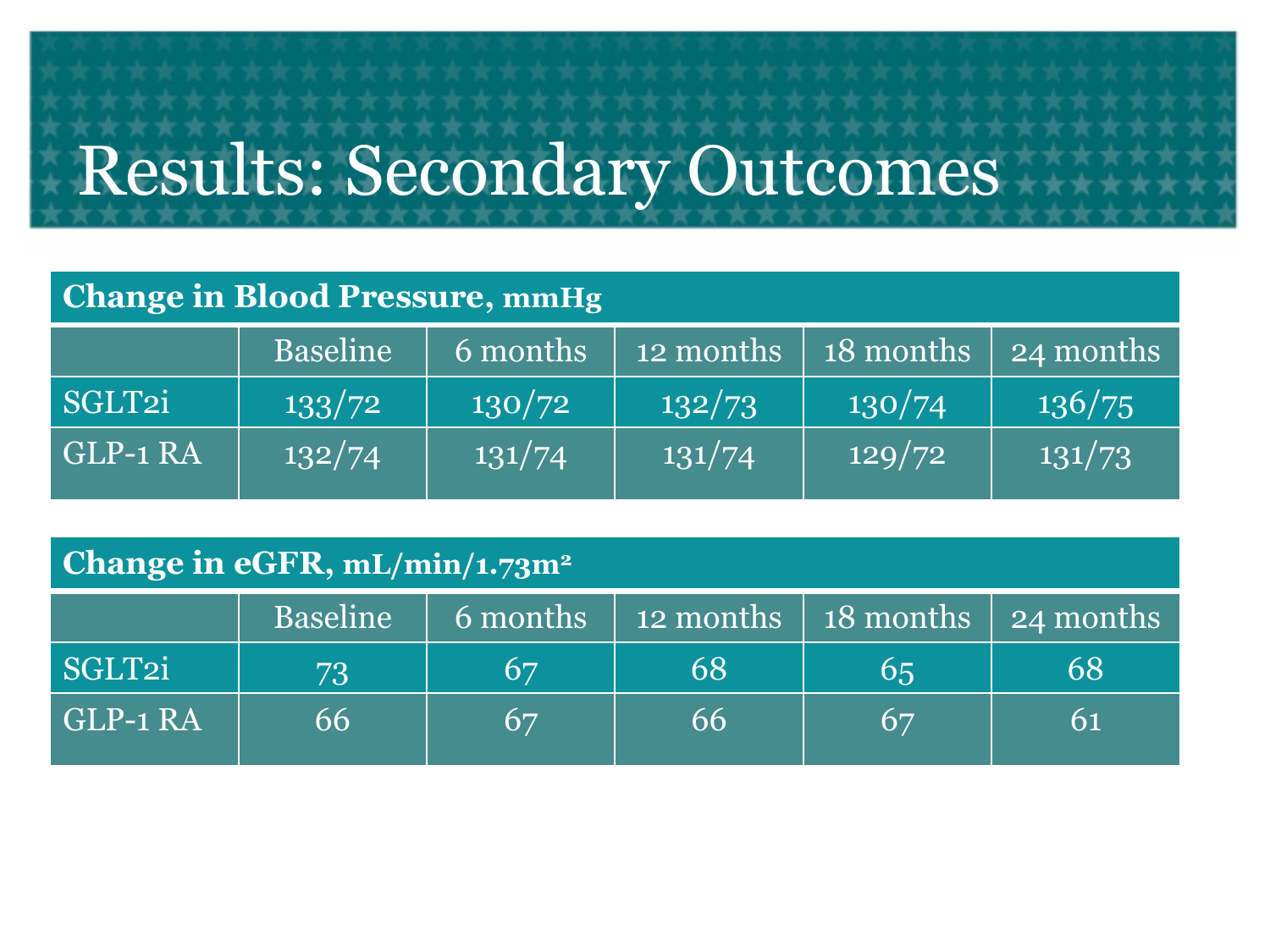#### Results: Safety

#### Most Common Adverse Reactions

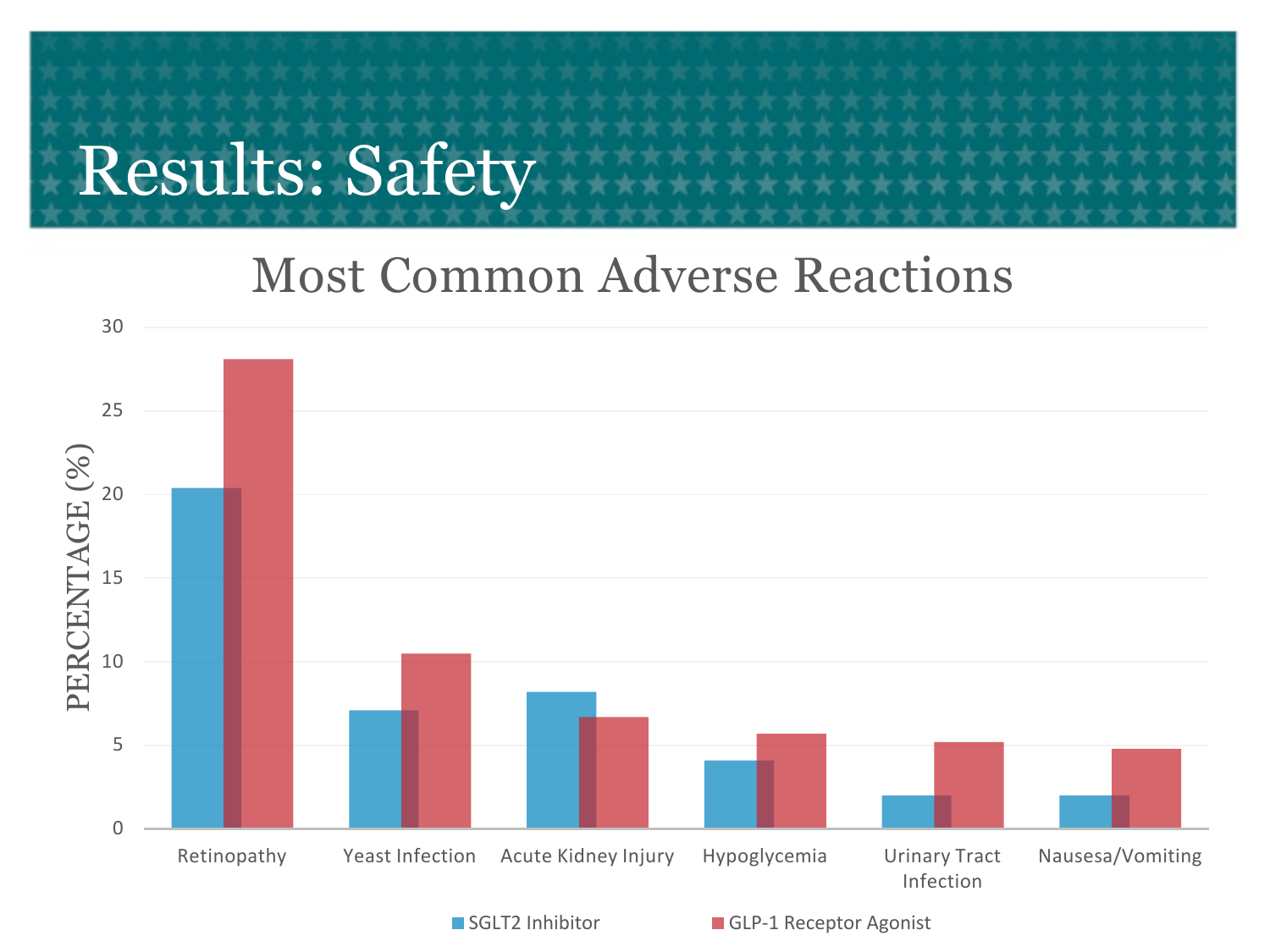# **Conclusions**

- The addition of SGLT2 Inhibitors and GLP-1 Receptor Agonists to basalbolus insulin therapy improved glycemic control
- When evaluating data from baseline to twelve months, GLP-1 Receptor Agonists had a greater impact on:
	- Mean A1c reduction
	- Mean Weight loss
	- Mean reduction in basal and bolus insulin total daily doses
- Blood pressure and renal outcomes were minimally changed with either study drug
- Both study drugs were overall well tolerated
- Cost should be taken into consideration with both drug classes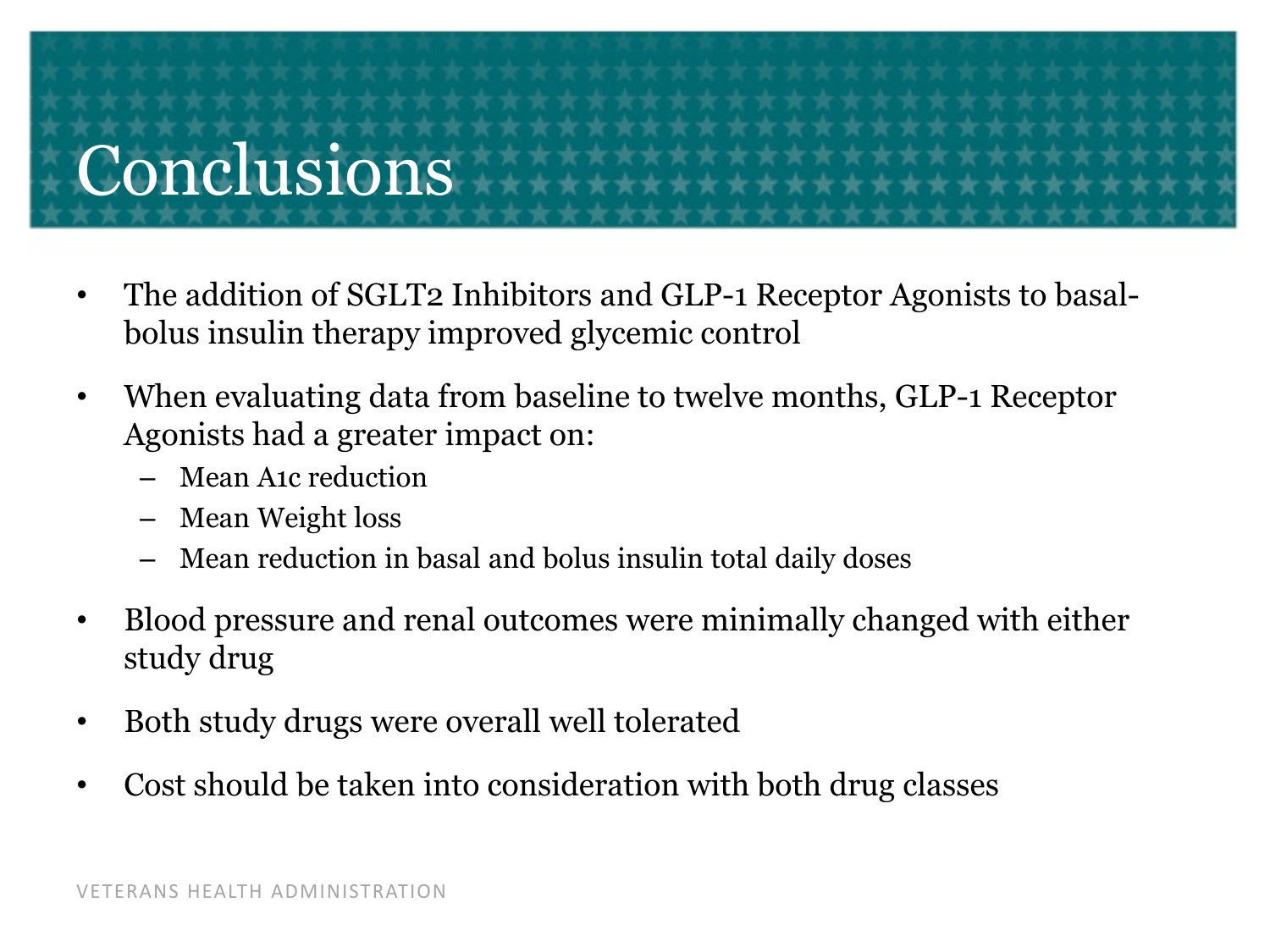#### Acknowledgements

#### • **Additional Authors:**

- Tera Raymond, PharmD
	- 2018-2019 PGY-2 Ambulatory Care Resident
- Janelle Bouslog, PharmD, BCACP
	- Primary Investigator
- Amy Cummings, PharmD, BCACP
- Sarah Will, PharmD, BCPS, BC-ADM
- Connor Rossier, PharmD
- Michael Brown, PharmD Candidate 2021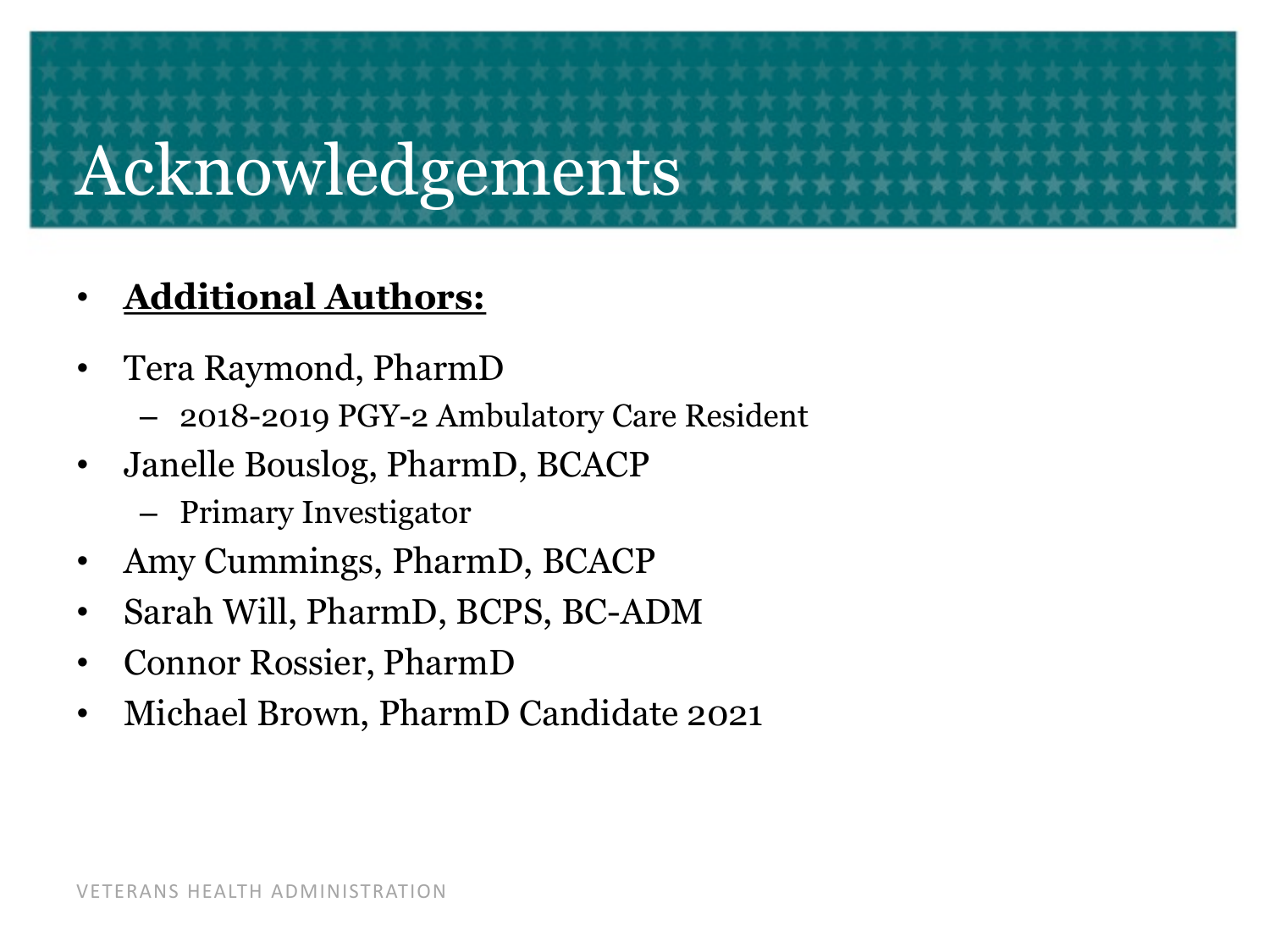# References

1. National Diabetes Statistics Report. Centers for Disease Control and Prevention website. <https://www.cdc.gov/diabetes/data/statistics/statistics-report.html>.

Updated July 17, 2017.

- 2. American Diabetes Association. 8. Pharmacologic approaches to glycemic treatment: Standards of Medical Care in Diabetes – 2010. *Diabetes Care.* 2010 Jan; 42:S90-102.
- 3. Kalra S. Sodium glucose co-transporter 2 inhibitors: a review of their basic and clinical pharmacology. *Diabetes Ther.* 2014 Dec; 5(2): 355-366.
- 4. Tran KL, Park YI, Pandya S, et al. Overview of glucagon like peptide 1 receptor agonists for the treatment of patients with type 2 diabetes. *Am Health Drug Benefits*. 2017 Jun; 10(4):178-188.